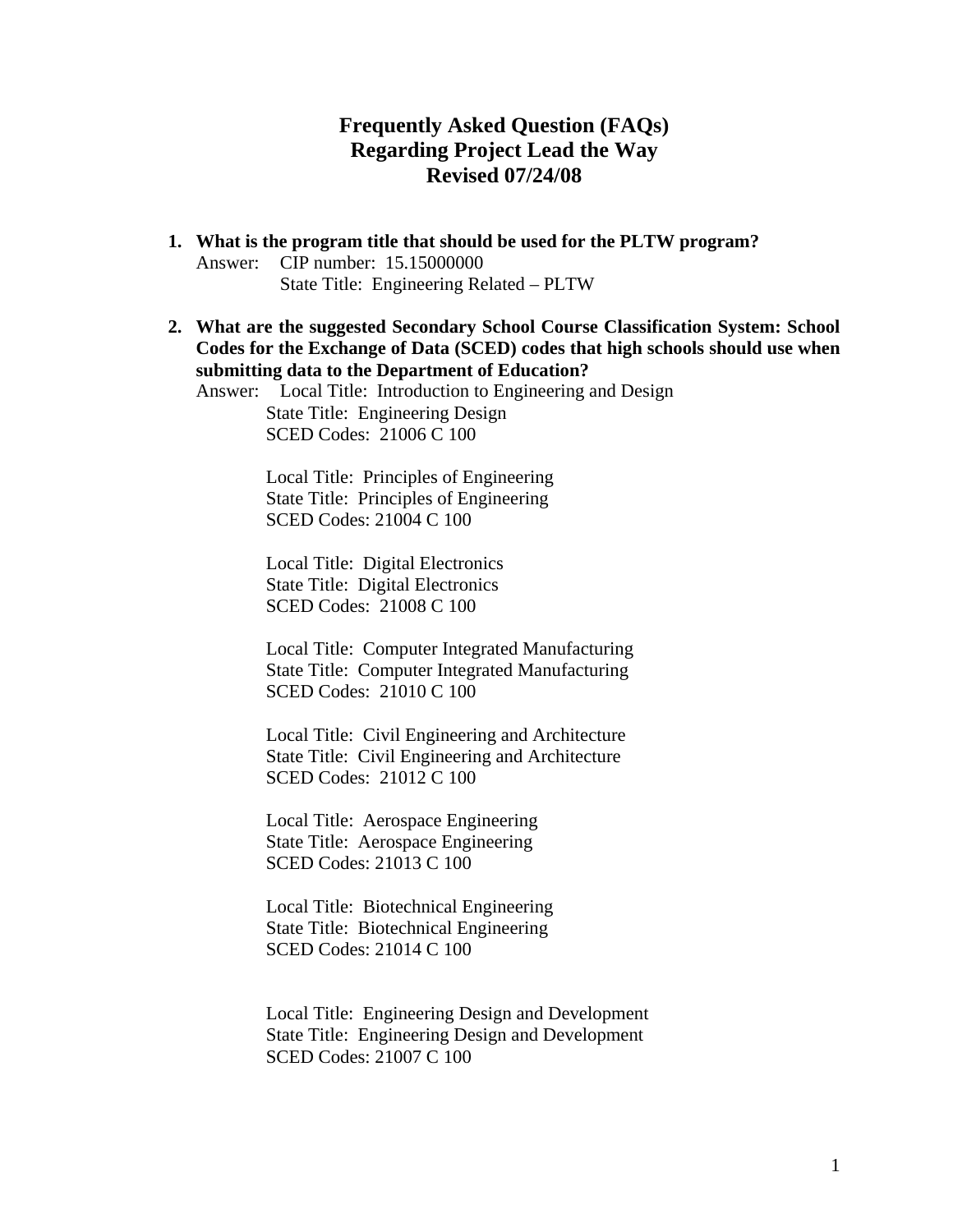**3. Can PLTW courses be used to meet one of the State secondary Career and Technical Program requirements?** 

Answer: Yes, The program can be offered in a way to meet all state requirements for minimum accreditation. A school that wants to offer Engineering Related - PLTW 15.15000000 as a CTE program to meet minimum accreditation requirement, would need to have all teachers within the program hold an industrial technology endorsement.

#### **What courses should be listed within the PLTW program?**

Answer: A district should use the CIP number 15.15000000 and state name: Engineering Related – PLTW. This CIP number should contain only the PLTW courses. Any school that agrees to implement PLTW is agreeing to implement a minimum of four PLTW courses. Each course is one unit in length; therefore, the PLTW program will contain a minimum of 4 units of instruction. No additional courses should be included in the Program using the CIP number 15.15000000. Schools may find it appropriate to incorporate PLTW courses into other CTE programs. For example: Digital Electronics may be a course within an automotive technology program or Introduction to Engineering may be a course within the Manufacturing technology program. Although core courses are important for students within PLTW, core courses, such as Math and Sciences, should not be listed within the PLTW program.

#### **4. What is the suggested sequence of PLTW courses?**

Answer: The PLTW sequence should be as follows: Introduction to Engineering and Design – First foundational course Principles of Engineering - Second foundational course Digital Electronics – Third foundational course Select appropriate specialty courses. (A minimum of one is required) Computer Integrated Manufacturing Civil Engineering and Architecture Biotechnical Engineering Engineering Design and Development

#### **5. Can a PLTW course be utilized in another secondary CTE program?**

Answer: Yes, Schools are allowed to utilize PLTW courses in other CTE programs where the curriculum is appropriate. An example where schools are currently utilizing PLTW in other CTE programs would be the use of a mechanical drafting course in both Engineering Drafting and Design program and a Manufacturing Technology program. If a PLTW course is used in more than one program, the course must be designated as an Engineering Related –PLTW CIP # 15.15000000 course within Project Easier CTE plus section titled "Check core courses." This designation is important in order for the state to collect and maintain accurate data on PLTW.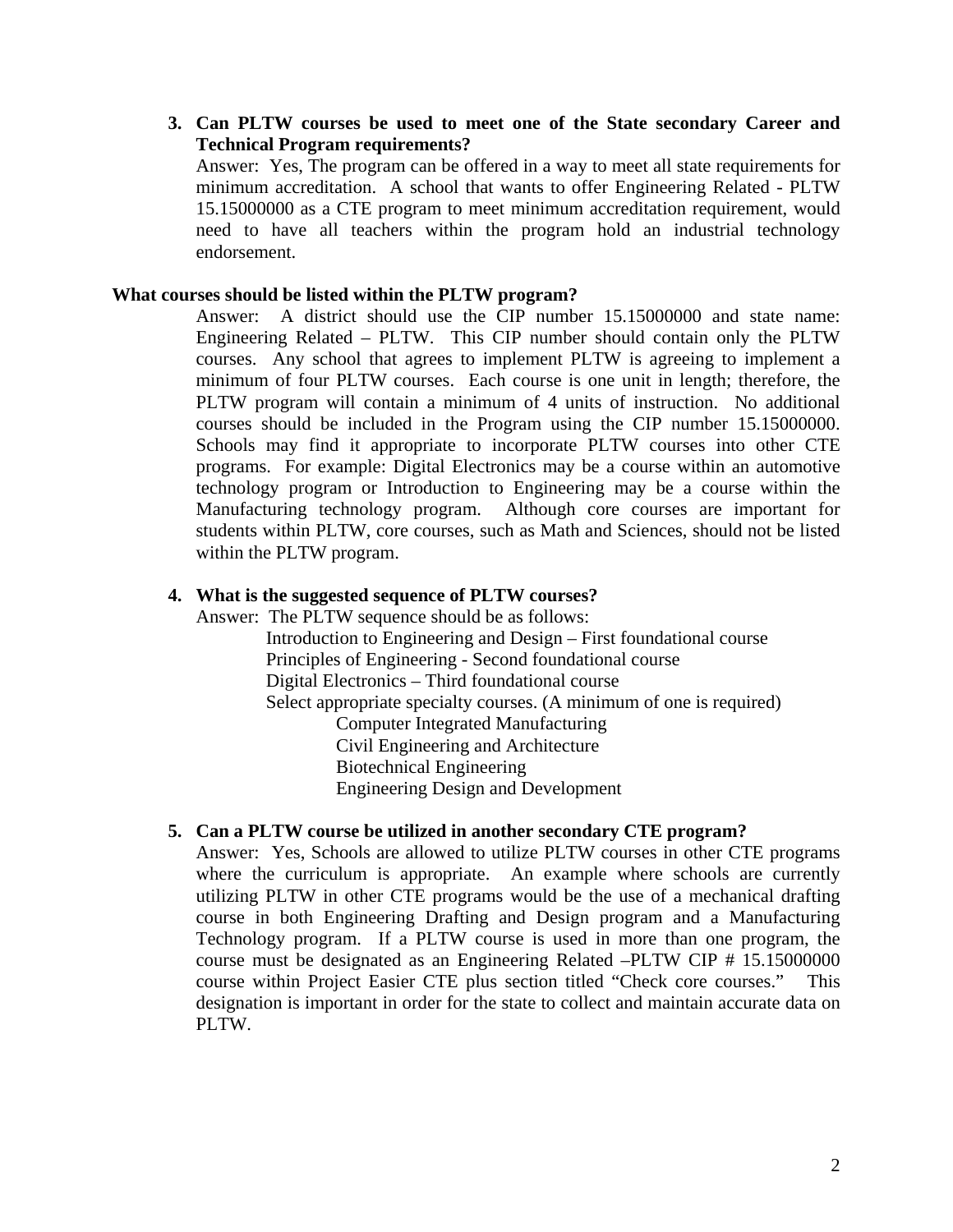#### **7. What articulation options exist for PLTW programs?**

Answer: PLTW may be able to articulate to several levels of higher education. Currently PLTW aligns with the college of engineering at both Iowa State University and the University of Iowa. All eight PLTW courses are recognized as being college level courses and are eligible for transcripted credit. Access to this credit is provided through the PLTW certification and end of term assessment process with participating colleges. Information on PLTW alignment to ISU and U of I can be found on the Iowa PLTW website: [www.pltwiowa.org](http://www.pltwiowa.org/)

Iowa's community colleges are evaluating the alignment of PLTW courses into Career and Technical programs as well college parallel career option and transfer level programs.

#### 8. **Does PLTW meet the state requirements for a CTE program?**

Answer: Yes, PLTW was developed within an Industrial Technology program and has incorporated all of Iowa's minimum requirements of a CTE program. Appendix A provides details on the PLTW alignment to Iowa CTE program requirements. If the PLTW credit that is granted is being used to meet the district's minimum accreditation "Offer and Teach" requirements, the teacher providing the instruction would need to hold the appropriate licensure endorsement commensurate with the credit being granted.

#### 9. **Does PLTW meet the requirements of Career Academy/Tech Prep? If so, what postsecondary programs can it articulate to?**

Answer: PLTW can be developed to meet all requirements for a Career Academy/Tech Prep program. Question #5 addresses the CTE requirements. In addition to these requirements, a career academy/tech prep program must align to a program at a community college. This alignment will be determined by each community college and PLTW program. Programs with obvious alignment are manufacturing technology, precision machining, engineering design, architecture design and electronics. Articulation does not mean that every PLTW course will be offered for concurrent credit in a community college program.

#### 10. **What are the instructor qualifications to deliver a PLTW course?**

Answer: Teachers who hold an Industrial Technology, Math or Science endorsement are considered eligible to teach a PLTW course if they successfully complete the PLTW two week training. PLTW provides an extensive training program to prepare teachers to teach a PLTW course. Each teacher who teaches a PLTW course must successfully complete a two week training program prior to teaching the PLTW course and participate in an ongoing professional development system that consists of an asynchronous library, electronic communication and annual professional development provided through Iowa's university affiliates.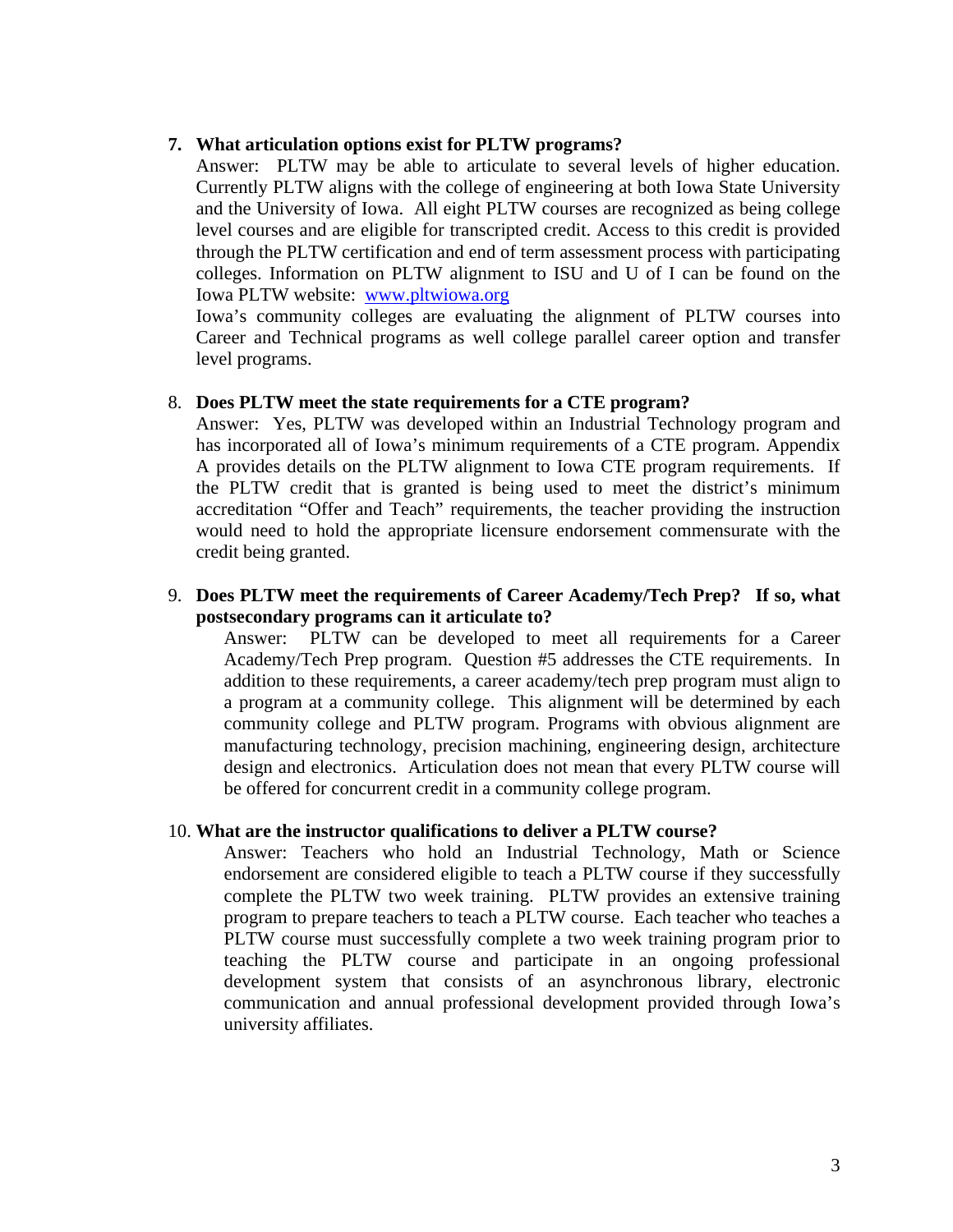11. **May PLTW be offered through 28E Agreements and does it meet Supplementary Weighting eligibility.** 

Answer: PLTW may be offered through 28E Agreements. PLTW courses that are offered through a 28E agreement MAY be eligible for supplementary Weighing. If a secondary district wants to request supplementary weighing the district must ensure that all supplemental weighting requirement have been met. Supporting documentation regarding supplementary weighting is contained in Appendix B and C.

12. **May a high school grant Math or Science graduation credit to students for successful completion of a PLTW course?** 

Answer: Yes, this is a local decision.

13. **Since PLTW may be offered as a Math, Science or a CTE credit, what are the licensure requirements for the teacher?** 

Answer: If the PLTW credit that is granted is being used to meet the district's minimum accreditation "Offer and Teach" requirements, the teacher providing the instruction would need to hold the appropriate licensure endorsement commensurate with the credit being granted. If the PLTW credit is being granted in an area that exceeds the minimum accreditation requirements, the teacher providing the instruction may hold a teaching licensure endorsement in one or more of the following areas: Industrial Technology; Math; or Science Education.

#### 14. **Are PLTW teachers who hold the licensure endorsements in either Industrial Technology; Math; or Science Education, considered highly qualified teachers, as defined in NCLB?**

Answer: Yes, A PLTW teacher is considered a highly qualified teacher if they hold a licensure endorsement in Industrial Technology, Math or Science Education and have successfully completed the PLTW two-week summer training program.

15. **Can 9th and 10th grade students who have successfully completed a PLTW course be awarded college credit?** 

Answer: Yes, when determining college credit opportunities, the decision to grant college credit is a local college decision. There are no general restrictions that prohibit access to college credit based on age. The state of Iowa's Post Secondary Enrollment Option (PSEO) program does prohibit  $9<sup>th</sup>$  and  $10<sup>th</sup>$  grad students to access college credit under the PSEO program. Appendix B provides some information on PSEO.

There are several ways for a secondary district and students to acquire college credit for PLTW. Information regarding college credit may be accessed, [www.pltwiowa.org](http://www.pltwiowa.org/) and by visiting with the individual college offering credit opportunities.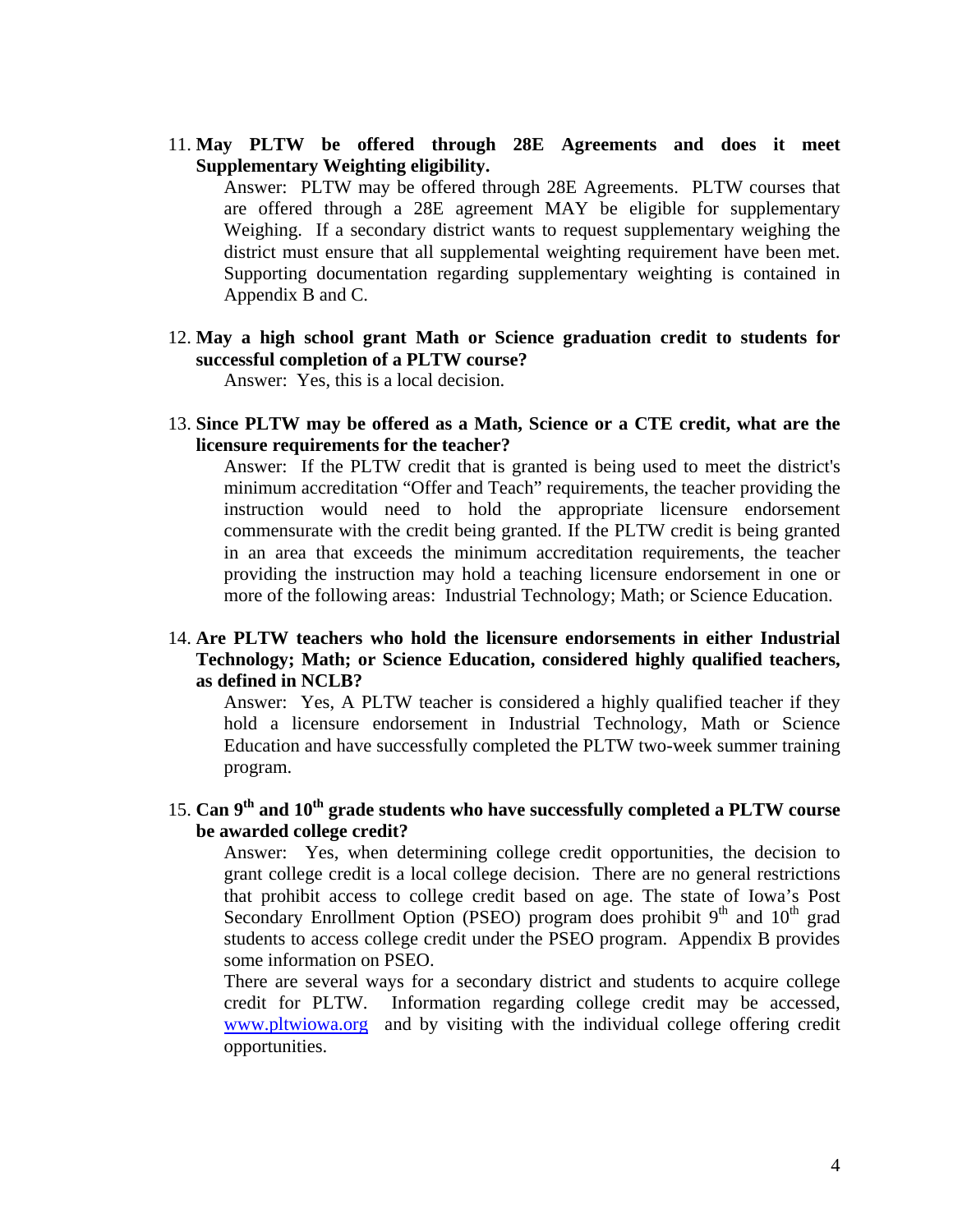16. **If a PLTW course meets the requirements within Supplemental Weighting, would the 9th and 10 grade students enrolled the PLTW courses be eligible for inclusion in supplemental weighting funding?** 

Answer: Yes, supplemental weighing requirements do not prohibit inclusion of students based on age or year in school. Please refer to Appendix B and C for detailed information regarding Supplemental Weighting.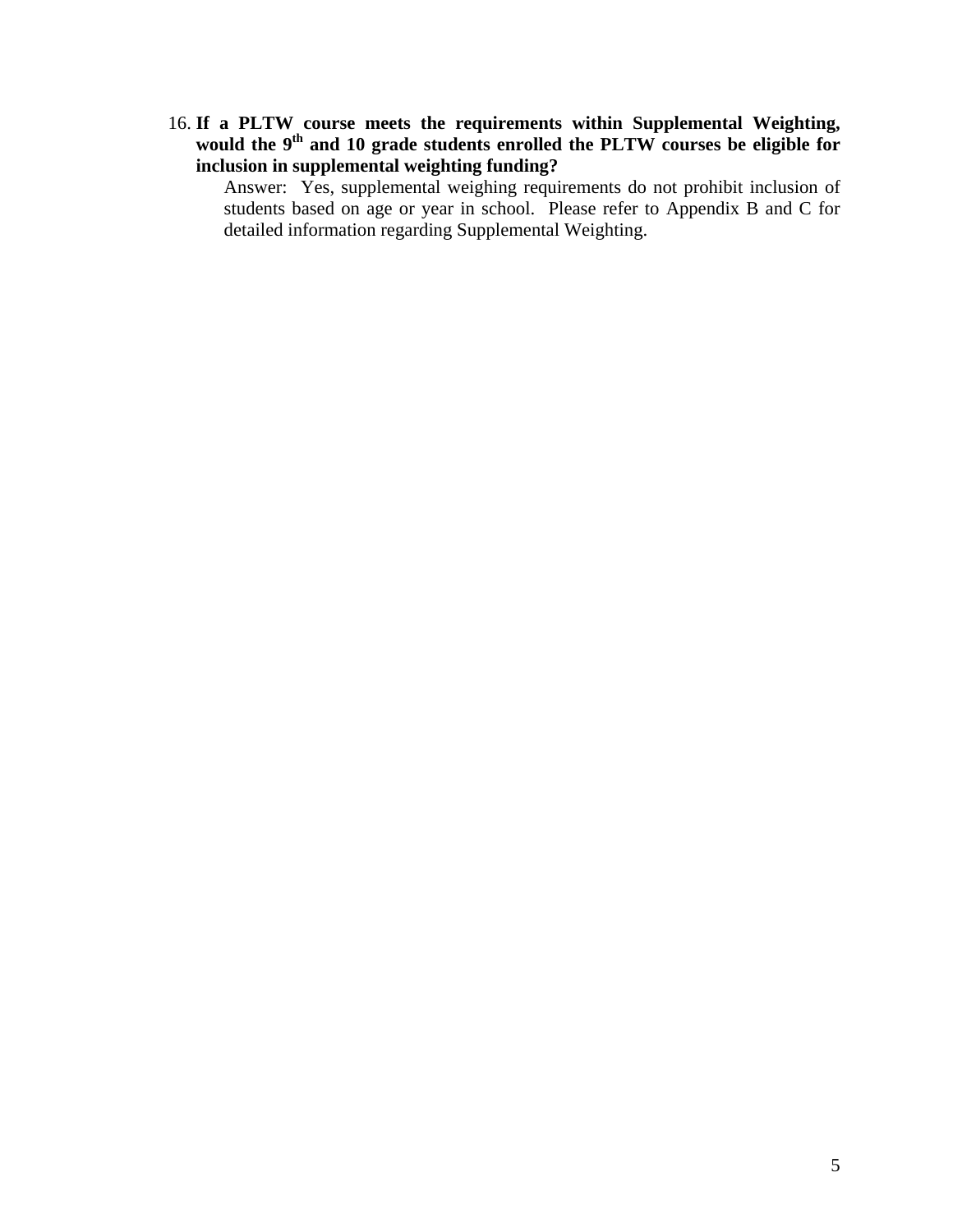#### **Appendix A**

#### **PLTW alignment to CTE program requirements:**

**A minimum of three units of instruction –** PLTW's curriculum contains eight units of instruction. A school that implements this program will have signed an agreement that they will offer a minimum of four units within the program.

**Advisor council-** PLTW has a requirement that each school develops and utilizes a Local PLTW partnership Team. This is verified through the program certification visit.

**Competency based instruction** – PLTW has developed the curriculum around major concepts and ABET standards. Each course has performance objective statements for each unit of instruction. These performance statements have been cross walked to the Iowa core academic standards.

**Articulated with postsecondary programs of study** – PLTW articulates to two year and four year institutions of higher education. The direct articulation is determined by institution of higher education. Information on PLTW alignment to higher education can be found on the Iowa PLTW website: [www.pltwiowa.org](http://www.pltwiowa.org/)

**Include field, laboratory or on the job training** – PLTW incorporates laboratory experience into each course within the program. The capstone course provides the opportunity for students to work with business partners on their capstone projects.

**Each sequential unit shall include instruction in a minimum set of competencies related to the following:** 

**New and emerging technologies –** PLTW ensures the curriculum is meeting the expectations of industry and incorporating appropriate new and emerging technology by conducting a curriculum review of each course every three years. This review takes a period of one year and followed by professional development training to teacher on the changes to the curriculum.

**Job seeking/job adaptability and other employment – PLTW provides** instruction in a broad range of skills needed by the workforce. These skills include presentation, teamwork, time management and process management.

**Self-employment and entrepreneurial skills** – PLTW prepares student for the capstone course Engineering and Development and Design. In this class students employ the skills they have learned throughout the program through their capstone project. PLTW students learn the U.S. patent process and may seek a patent on their capstone project.

**Labor Market needs –** PLTW curriculum is reviewed every three years to ensure that the program is preparing students to enter engineering and engineering related programs.

**Reinforce basic academy skills –** PLTW has a strong emphasis of academic skills within the curriculum. Academic skills are taught within the curriculum and the PLTW program encourages students to take, parallel, rigorous math and science courses to better prepare them for engineering and engineering related careers.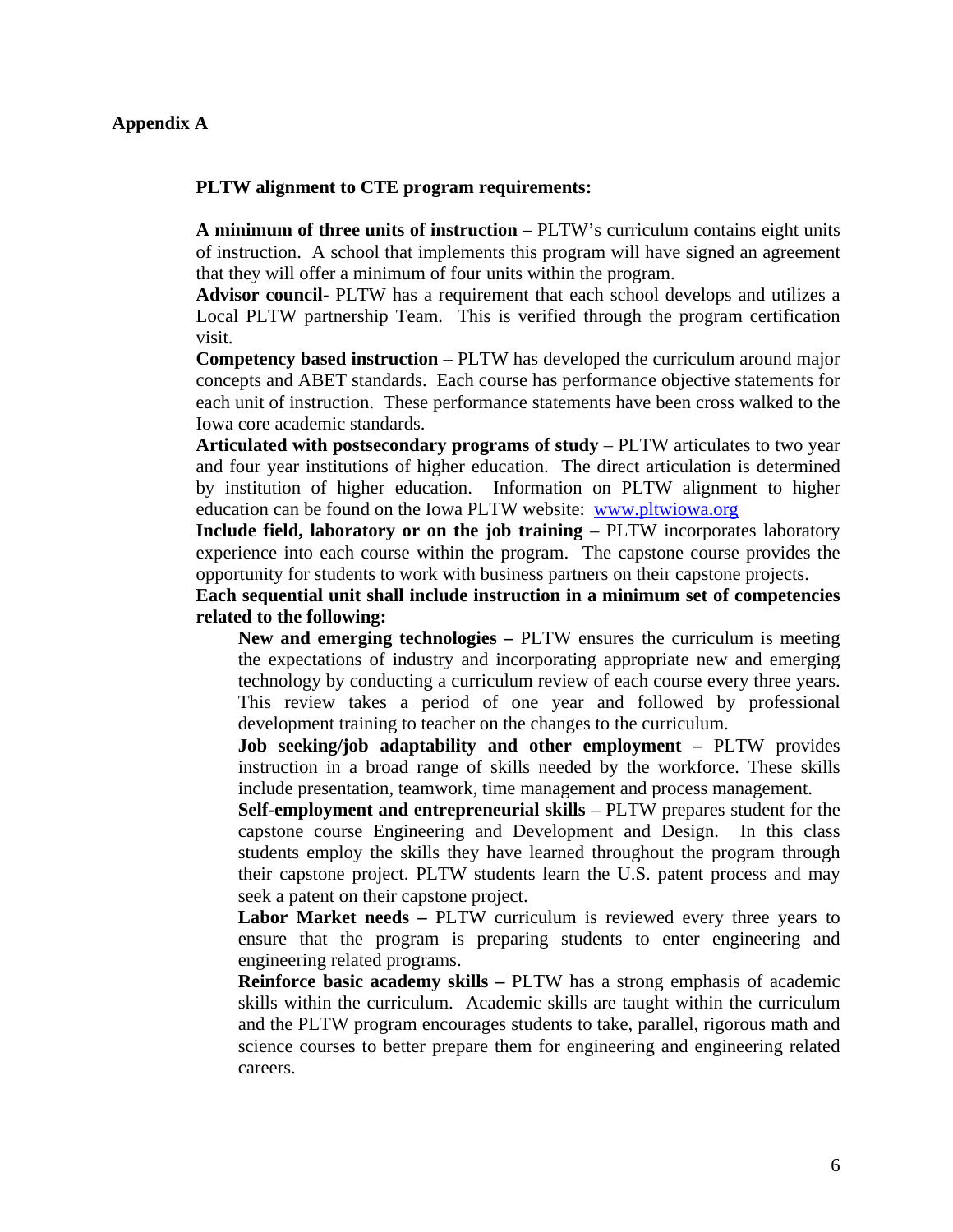| <b>Appendix B</b>      | <b>DRAFT CHART</b>                                      |                                                               |
|------------------------|---------------------------------------------------------|---------------------------------------------------------------|
|                        | <b>PSEO</b>                                             | <b>28E</b>                                                    |
| Supplementary          | Never Eligible                                          | May be eligible, but not always                               |
| Weighting              |                                                         |                                                               |
| Enrollment             | applies<br>Student<br>a<br>postsecondary<br>to          | Student enrolls at school district to                         |
|                        | institution to enroll; course must not be               | take community college offered                                |
|                        | offered by the resident/serving district or be          | coursework                                                    |
|                        | provided through a 28E agreement with any               |                                                               |
|                        | postsecondary institution                               |                                                               |
| Age Level              | Jr, Sr. and 9-10 G/T students only                      | Unlimited                                                     |
| Payment                | District if student passes & completes;                 | District<br>regardless if<br>student                          |
|                        | otherwise parent; Paid not later than June 30           | passes or fails; Paid on the time                             |
|                        | of each year                                            | schedule negotiated.                                          |
| Cost                   | Actual costs up to \$250 per course                     | Whatever cost negotiated<br>by                                |
|                        |                                                         | community college and district                                |
|                        |                                                         | boards                                                        |
| Charge<br>to           | None, unless fails course or does not                   | None.                                                         |
| students               | complete course                                         |                                                               |
| College Credit         | Required                                                | Only required if eligible<br>for                              |
|                        |                                                         | supplementary weighting                                       |
| High<br>School         | Required                                                | Optional                                                      |
| Credit                 | N <sub>o</sub>                                          |                                                               |
| 28E Required?          |                                                         | Yes; should be established prior to<br>any student enrollment |
| Notifications          | Postsecondary institution notifies<br>pupil,            | None required.                                                |
|                        | appropriate public school district, and DE;             |                                                               |
|                        | notification must include the course, clock             |                                                               |
|                        | hours, and credit hours                                 |                                                               |
| Summer session         | Allowed up to 7 credit hours if student has             | Allowed;<br>district<br><b>Not</b><br>pays.                   |
|                        | not completed high school graduation                    | eligible<br>for<br>supplementary                              |
|                        | requirements but has completed eleventh                 | weighting.                                                    |
|                        | grade; HOWEVER, district does not pay for               |                                                               |
|                        | these summer session courses.                           |                                                               |
| Full-time              | Not allowed                                             | Allowed                                                       |
| enrollment             |                                                         |                                                               |
| Transportation         | Parent                                                  | district,<br>might<br>Generally<br>be                         |
| Responsibility         |                                                         | reimbursement;<br>parental                                    |
|                        |                                                         | determined on a course/case by                                |
|                        |                                                         | course/case basis.                                            |
| <b>Tuition Refunds</b> | Pro rata adjustments required based on                  | As negotiated                                                 |
|                        | federal guidelines                                      |                                                               |
| Code Reference         | 261C                                                    | 257.11; 260C.1; 260C.14(2)                                    |
| Location               | Post<br>secondary<br>campus<br>site<br><b>or</b><br>any | Site within the district boundaries,                          |
|                        | established by the community college.                   | including the facilities of that                              |
|                        |                                                         | district, or any site established by                          |
|                        |                                                         | the community college.                                        |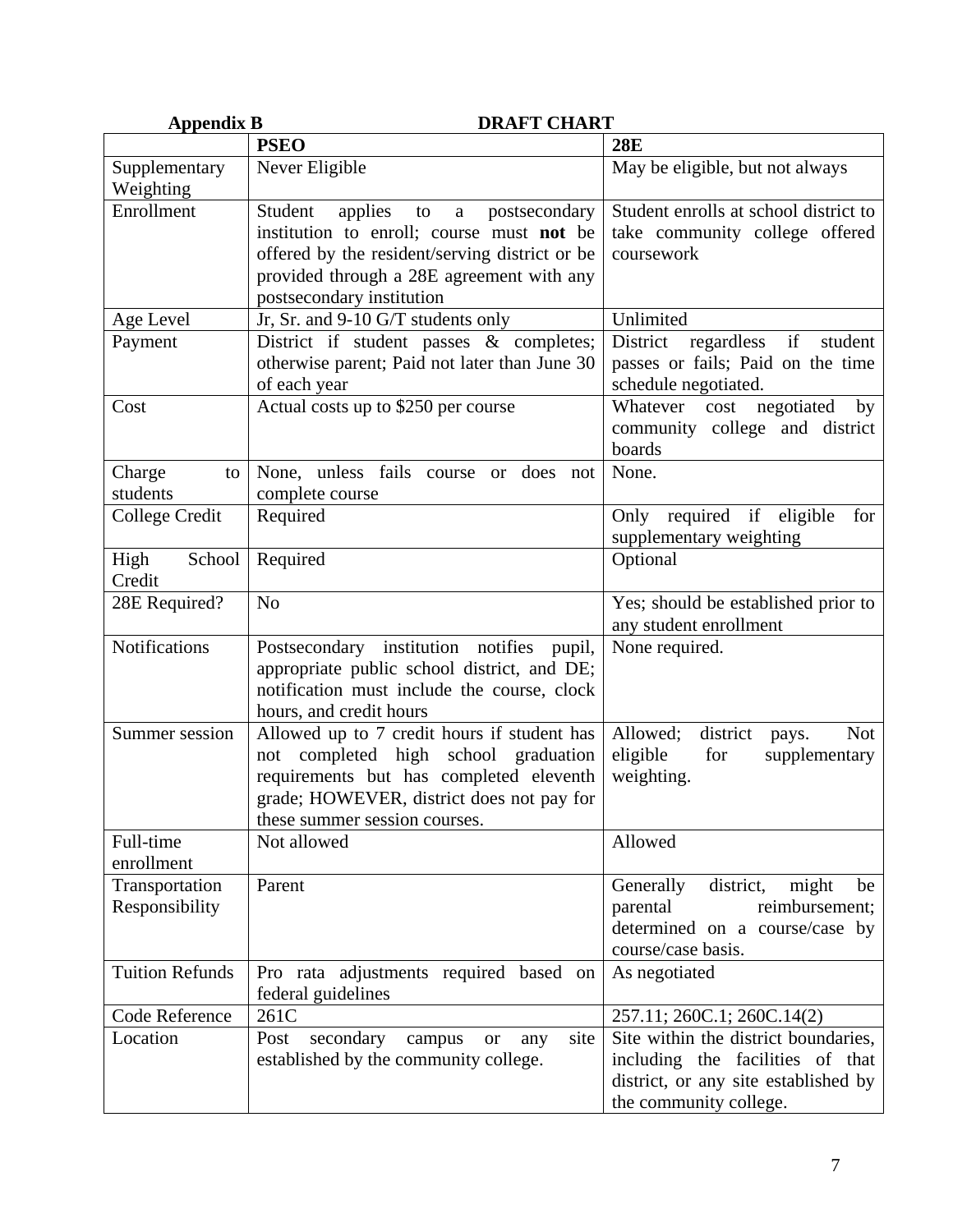# **Questions to Determine if a High School Student in a Community College (28E) Class is Eligible for Supplementary Weighting**

**THE ANSWER TO EACH OF THE FOLLOWING QUESTIONS MUST BE "YES"**

Is the class listed in the Community College Catalog?

Is the course open to all registered Community College students?

Are all students taking the course for college credit?

Do all students receive credit toward an associate of arts or associate of science degree, or toward an associate of applied arts or associate of applied science degree, or toward completion of a college diploma program?

Is the Community College either employing or contracting for the teacher?

Does the course utilize the Community College syllabus?

Is the course the same quality as the same course offered on the Community College campus?

Is the Community College in Iowa?

Is the student counted as a resident of the district on row 7 of the certified enrollment?

## **AND**

## **THE ANSWER TO EACH OF THE FOLLOWING QUESTIONS MUST BE "NO"**

Is the course necessary for the School District to meet minimum accreditation standards?

Has the local district offered an identical course in the past 2 years?

Is the student required to take an additional test for credit OR pay an additional fee for credit not required of all other Community College students in the same class OR delay the credit until the student enrolls in the Community College after high school graduation?

Is the class part of a GED program?

Is the class part of an alternative high school, alternative program or any program for at-risk students?

Is the class offered by televised or electronic media, other than ICN? (The non-ICN portion of an ICN class may be eligible for supplementary weighting at .48 weighting, and the ICN portion of the ICN class may be eligible for supplementary weighting at .05 weighting, but televised or electronic classes other than ICN are not eligible for any supplementary weighting.)

Is the class a PSEO Class?

Is the student served pursuant to an IEP?

Is the student tuitioned in other than a secondary CPI student included on row 5D of the certified enrollment? Is the student open enrolled in other than a secondary CPI student included on row 5C of the certified enrollment?

Is the student whole-grade-shared (WGS) in?

Is the student a Nonpublic student who is not a shared-time student?

Is the student a high school graduate?

Does the student possess a GED?

Is the student a drop out?

Was the student eligible to receive a high school diploma, and if yes, has the class graduated in which the student was enrolled?

Is the class during summer session or otherwise outside of the regular school session?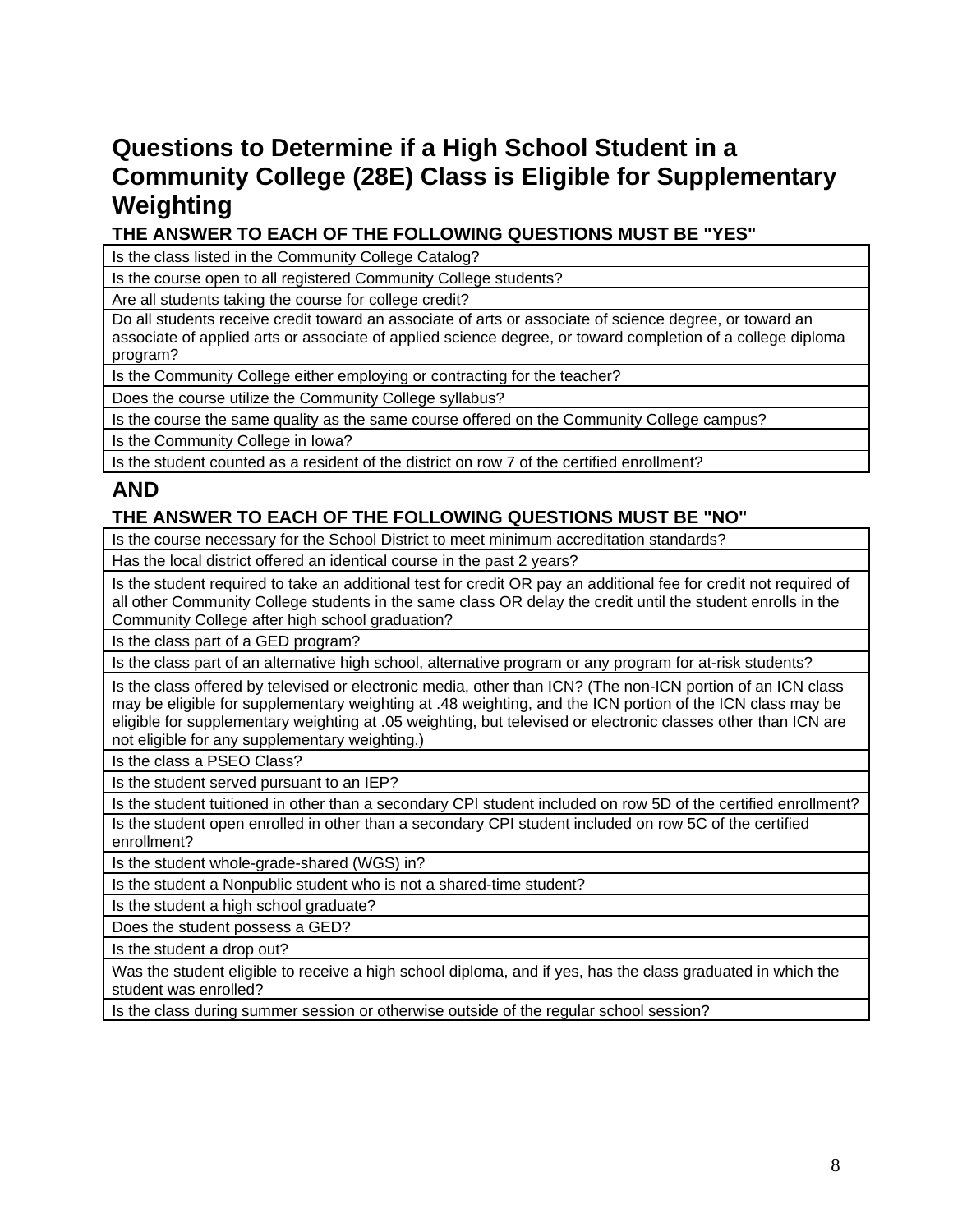## **Appendix C**

## **Row 12 / Form 12 Supplementary Weighting for Resident Public Students in Eligible Sharing Arrangements**

If the district is requesting supplementary weighting for resident students in a regular school program, during the regular school year, this form must be completed. A resident student is eligible for supplementary weighting if one of the following conditions are met, subject to certain limitations:

- A. Attends class in another school district excluding whole grade sharing arrangements, or
- B. Attends class taught by a teacher employed by another school district excluding whole grade sharing arrangements, or
- C. Attends class taught by a teacher jointly employed by two or more school districts excluding whole grade sharing arrangements, or
- D. Attends class in a community college for college credit (Iowa Code section 257.11(2) and Iowa Administrative Code Chapter 97), or
- E. Attends class in another school district under a whole grade sharing arrangement, or
- F. Attends class taught by a teacher employed by another school district under a whole grade sharing arrangement, or
- G. Attends class taught by a teacher jointly employed by two or more school districts under a whole grade sharing arrangement, or
- H. Attends class in a regional academy located in the district.

Do not include any sharing related to alternative schools or alternative programs. The weighting for those programs and classes are included directly on the aid and levy worksheet through a formula and are not part of the supplementary weighting reported on form 12 of the certified enrollment.

Courses taken during the summer months when school is not in session are not eligible courses.

In all cases, supplementary weighting is only available if the SBRC certifies to the Department of Management that the sharing of teachers or classes would not be implemented if the supplementary weighting is not available (257.11(2)).

Services such as guidance, health, and library/media are not classes. Students involved in these activities are not eligible for supplementary weighting.

Whole grade sharing is defined as an arrangement whereby students attend classes for all or a substantial portion of a school day pursuant to a whole grade sharing agreement executed under Iowa Code sections 280.10 through 280.12. Whole grade sharing may either be one-way or twoway sharing. If students in any grade are whole-grade shared with another one or more districts, then students in that grade level are eligible for supplementary weighting of .1 rather than .48 under certain circumstances.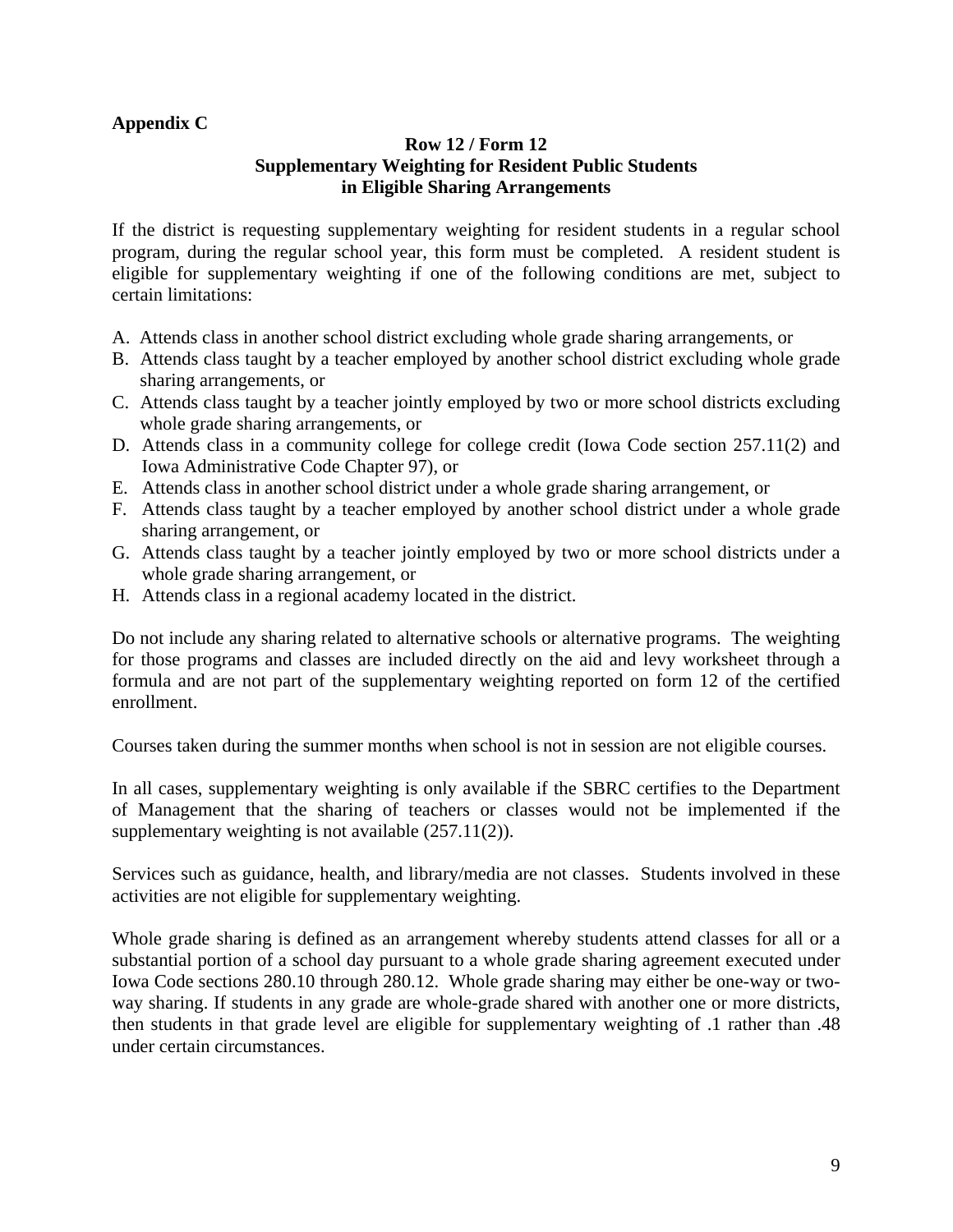A community college is defined as a publicly supported school. Not all courses provided by a community college are eligible for supplementary weighting.

Supplementary weighting for sharing with any entity other than an Iowa public school district or Iowa public community college is not available under Iowa Code. Supplementary weighting for shared administrators, shared superintendents, and special advanced classes are no longer available under Iowa Code.

Supplementary weighting for whole grade sharing is available under certain circumstances for a limited time. That weighting can be carried forward following reorganization as a reorganization incentive; however, the incentive is not included on the certified enrollment forms after reorganization. Instead, it will be entered on the aid and levy worksheet by the Department of Management.

Supplementary weighting on Form 12 is not available for students in special education classes, in at-risk programs, or in alternative schools or alternative programs. Do not include summer session classes.

Students who were counted on Forms 2, 4, 5, 6, 8, 9 or 10 would not be eligible to be counted on Form 12 for any sharing arrangement. Students who were counted on Form 3 would only be eligible to be counted on Form 12 for a qualified whole grade sharing arrangement.

In all eligible supplementary weighting, include only instructional time. Do not include any time for transportation. Do not use the percent of time for which the teacher is employed. Include only the time that students are taught.

**If a resident student attends class in another school district (Conditions A and E) or attends class taught by a teacher employed by another school district (Conditions B and F) that student is eligible to be counted for supplementary weighting only if the district does not have a licensed and endorsed teacher available to teach the course(s) being provided.** 

Resident students in districts which are hosting the programs which are not community college courses provided by the community college are not eligible for supplementary weighting. Hosting is determined by such factors as location of the program and employment of teachers. A district cannot be designed as the host for a program or class provided outside of its own district boundaries.

If the sharing arrangement is condition A or condition B, the teacher of the class cannot also be an employee of your district.

Special education classes or programs, at-risk classes or programs, or alternative schools or alternative programs are not eligible for supplementary weighting under Condition A or Condition B.

**If a resident student attends classes taught by a teacher jointly employed with another district (Conditions C and G), the following conditions of joint employment must be met if the student is to be eligible for supplementary weighting:**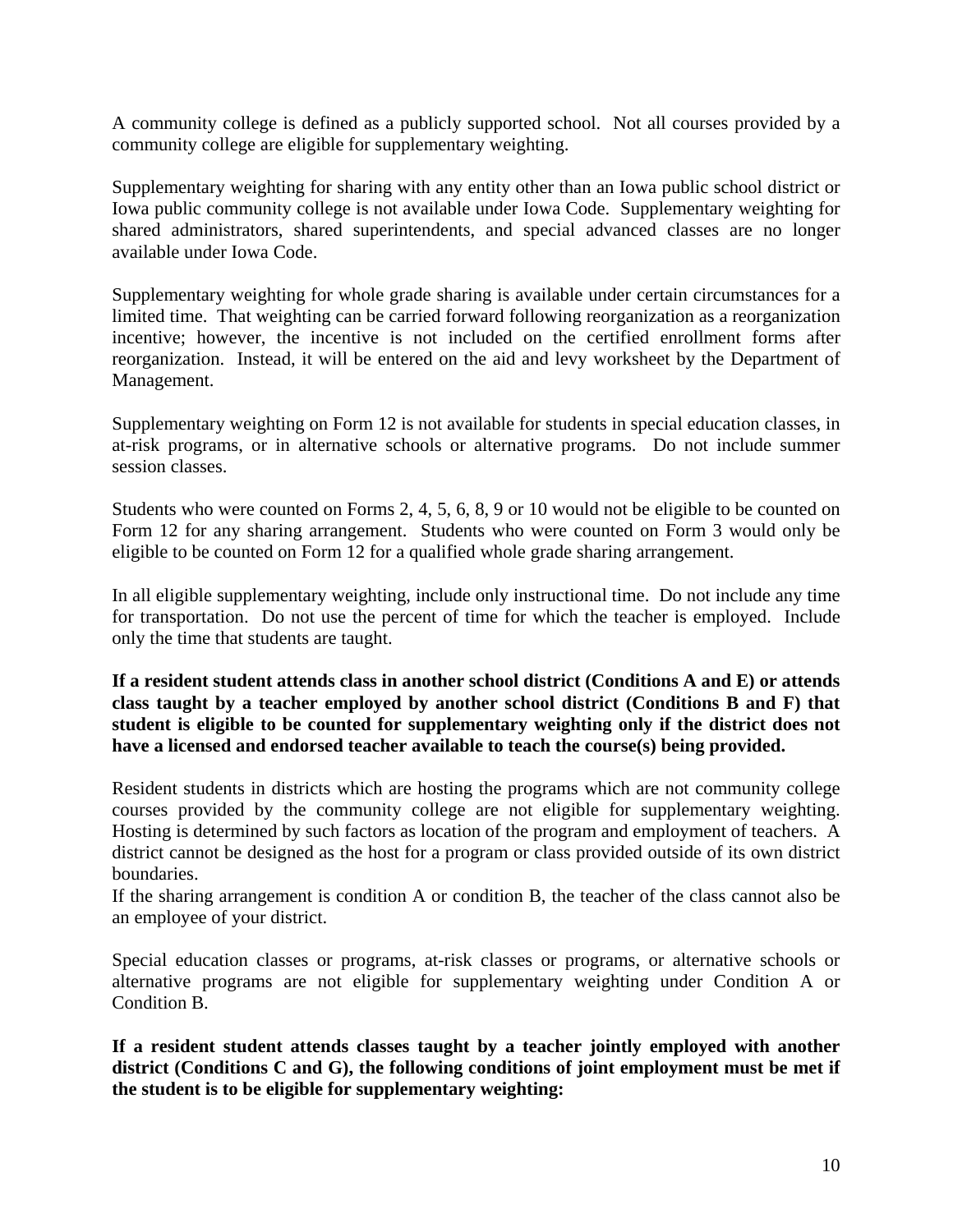- 1. Joint teacher evaluation process and instruments
- 2. Joint Phase III Plan
- 3. One single salary schedule.

(10 DE Appeal Decision 219, and the Decision in the Matter of the Garwin and Green Mountain School Districts).

"The General Assembly chose the term 'joint employment' with the full knowledge of its legal meaning, and, indeed, did not equate it with mere 'sharing' of the salary and benefits of selected personnel by two more school districts." (10 DE Appeal Decision 219).

If two or more school districts each employ the same teacher on a part-time basis, this is not a jointly employed teacher. If one school district purchases the services of a teacher employed by another district, this is not a jointly employed teacher.

Except for joint employment contracts that meet all of the requirements of a joint teacher evaluation process and instructions, a joint Phase III plan, and one single salary schedule, no two or more district shall list each other for the same shared classes/programs or shared teachers.

For supplementary weighting purposes, jointly employed personnel with any entity other than an Iowa public school district are not eligible.

Special education classes or programs, at-risk classes or programs, or alternative schools or alternative programs are not eligible for supplementary weighting under Condition C.

## **If a resident student attends a community college-offered class (Condition D), the following conditions must be met for that student to be eligible to be counted for supplementary weighting**:

- 1. Course must supplement, not supplant, high school courses
- 2. Course must be included in the community college catalog or an amendment or addendum to the catalog
- 3. Course must be open to all registered community college students, not just high school students
- 4. Course must be for college credit and the credit must apply toward an associate of arts or associate of science degree, or toward an associate of applied arts or associate of applied science degree, or toward completion of a college diploma program
- 5. Course must be taught by a teacher meeting community college licensing requirements
- 6. Course must be taught utilizing the community college course syllabus
- 7. Course must be of the same quality as a course offered on a community college campus.

Supplant includes replacing an identical course that was offered at the high school in the preceding year or the second preceding year, or if the community college offers a course required by the school district in order to meet the minimum accreditation standards in Iowa Code section 256.11.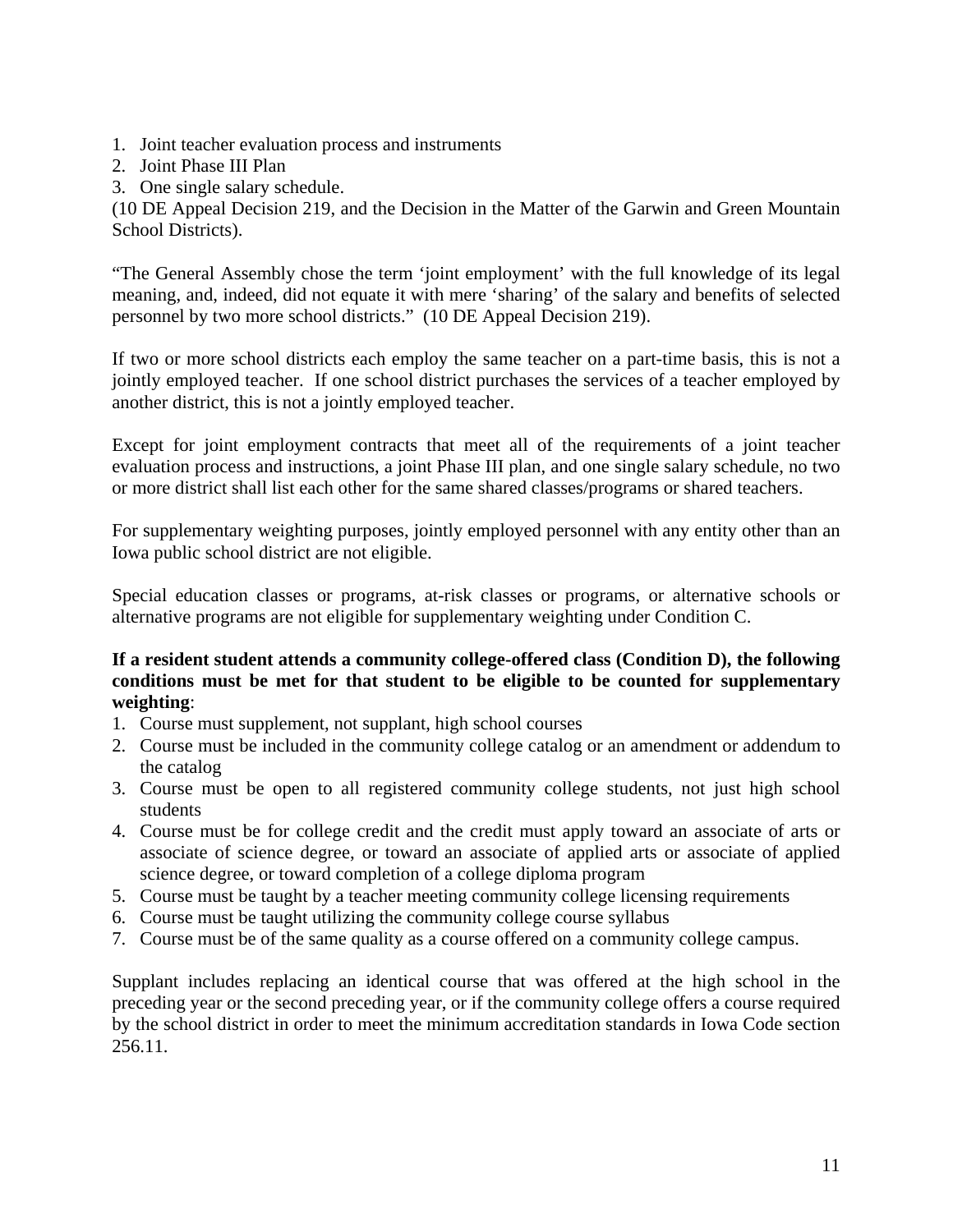If the class has students enrolled that are taking the course for dual credit, for community college credit only, and for high school credit only, students taking the course for high school credit only are not eligible to be counted for supplementary weighting.

Advanced placement high school courses for which the community college will grant college credit, with or without testing, and for which the student, parent or guardian is responsible for the payment of the fee for the credit are not shared classes eligible for supplementary weighting.

Students must be enrolled in the public school district and sent by that district to the community college for classes. The student does not have the right to enroll directly into community college course if tuition is to be billed to the school district. The community college does not have the authority to bill the public school district for students it enrolled which were not sent to it by a public school district under a 28E sharing agreement.

The students included on Form 6 are generally not the same ones that are weighted on Form 12. Also students on Form 6 may be less than 1.0 FTE but be counted as 1.0 on Form 12 for number of students.

Special education classes or programs, at-risk classes or programs, or alternative schools or alternative programs are not eligible for supplementary weighting under Condition D. Extended programs are available to special education students under age 21 that have completed their high school work if included in their IEPs, but are not available to regular education students. Therefore, extended programs are not eligible for supplementary weighting.

**If a resident student attends class in another school district (Condition E) or attends class taught by a teacher employed by another school district (Condition F) or attends classes taught by a teacher jointly employed with another district (Condition G) under a whole grade sharing contract, the student is eligible for supplementary weighting in the following situations:** 

- 1. The school district which was participating in a whole grade sharing arrangement in the 2001-2002 school year, and the affected boards adopt a resolution jointly to study the question of undergoing a reorganization or dissolution to take effect on or before July 1, 2006, will be eligible for supplementary weighting of 0.1 for a maximum of two years for resident students participating in the whole grade sharing. Receipt of supplementary weighting for a second year shall be conditioned upon submission of information resulting from the study to the SBRC indicating progress toward the objective of reorganization on or before July 1, 2006.
- 2. The school district which was not participating in a whole grade sharing arrangement in the 2001-2002 school year, and which executes a whole grade sharing agreement for the 2003- 2004 school year, and the affected boards adopt a resolution to study the question of undergoing a reorganization or dissolution to take affect on or before July 1, 2006, will be eligible for supplementary weighting of 0.1 for a maximum of three years for resident students participating in the whole grade sharing. Receipt of supplementary weighting for a second and third year shall be conditioned upon submission of information resulting from the study to the SBRC indicating progress toward the objective of reorganization on or before July 1, 2006.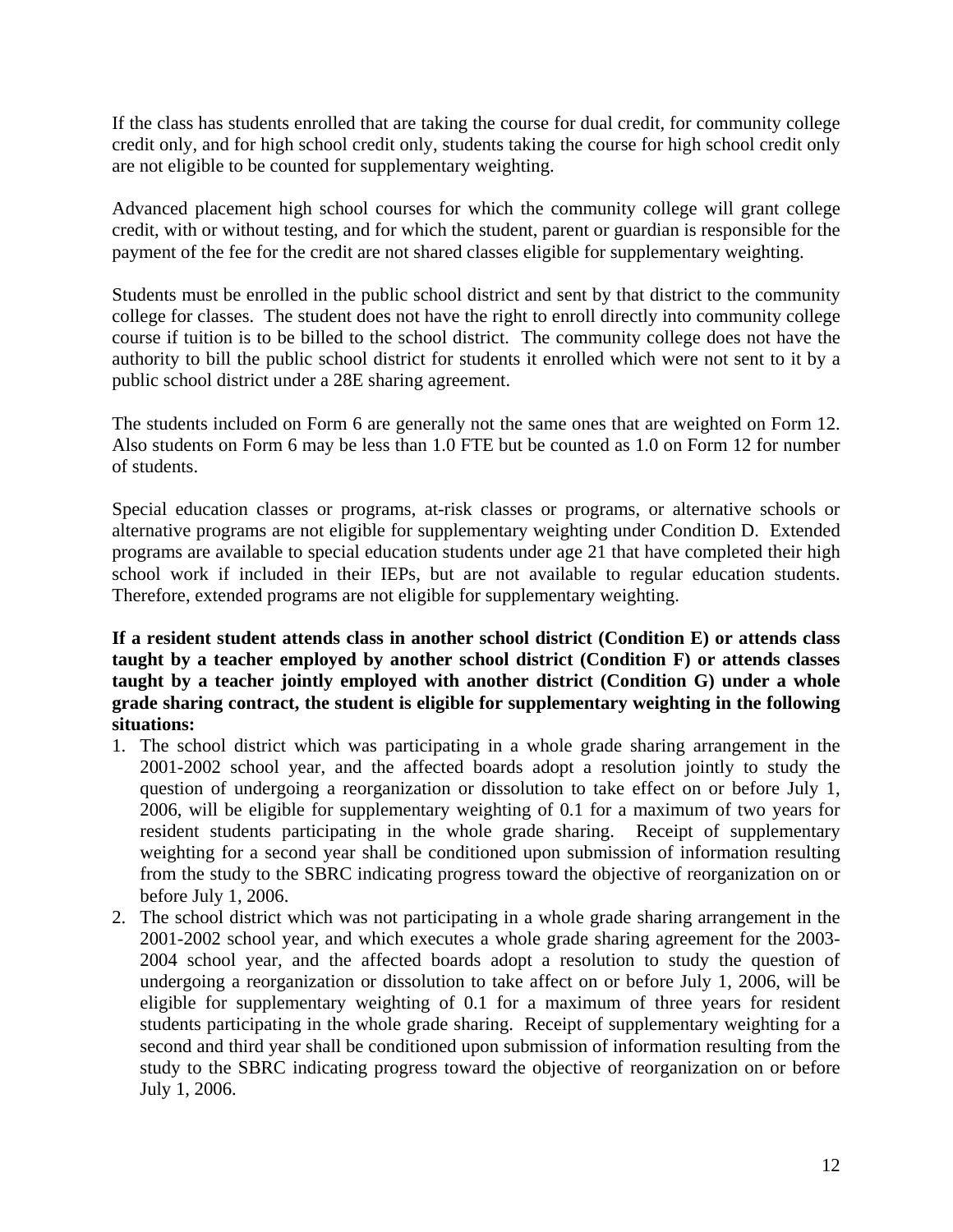## **If a resident student attends class in a regional academy located in your resident district, the student is eligible for supplementary weighting in the following situation:**

The school district which establishes a regional academy shall be eligible to assign supplementary weighting of 0.1 for its resident students attending classes at the academy for the FTE that the student attends classes at the regional academy. The maximum total weighting allowed is 15 FTE.

## **A regional academy is an educational institution established by a school district to which multiple schools send students in grades 7-12. A regional academy shall include in its curriculum advanced-level courses and may include in its curriculum vocational-technical programs.**

## *Do not Include on Form 12:*

- Non-resident students attending under any arrangement.
- Resident students taking courses taught via the Iowa Communications network (ICN) or any other television or electronic medium (Iowa Code section 257.11).
- Resident students taking courses during summer session.
- Special education students.
- At-risk students enrolled in at-risk programs or classes are ineligible for at at-risk program or class.
- Students enrolled in alternative schools or alternative programs are ineligible for that alternative school or alternative program.
- Whole grade sharing students, in or out, except as allowed by Code.
- Open enrolled students, in or out.
- Nonpublic students.
- Dual enrolled or home school assistance program (HSAP) students.
- Resident students in courses or programs taught by teachers employed by your district unless the employment meets the criteria of joint employment with another school district or if the criteria are met for students attending class in a community college.
- Resident students participating in shared services rather than classes (health, guidance, media/library…)
- Resident students taking courses under the post secondary enrollment option, Iowa Code chapter 261C, are ineligible for those PSEO courses.
- Students enrolled in a community college GED program (this program is available only to high school dropouts) or in the community college's own high school completion program operated under Iowa Code section 260C.1 (this program is available only to post high school age students).
- Any student who was eligible to receive a diploma with the class in which that student was enrolled and that class has graduated and that student continues enrollment in the district to take courses provided by the district, or offered by a community college, or to take PSEO classes.

Example: Your board and the board of the local community college determine that your students would benefit if your district offered advanced (college) courses available at the community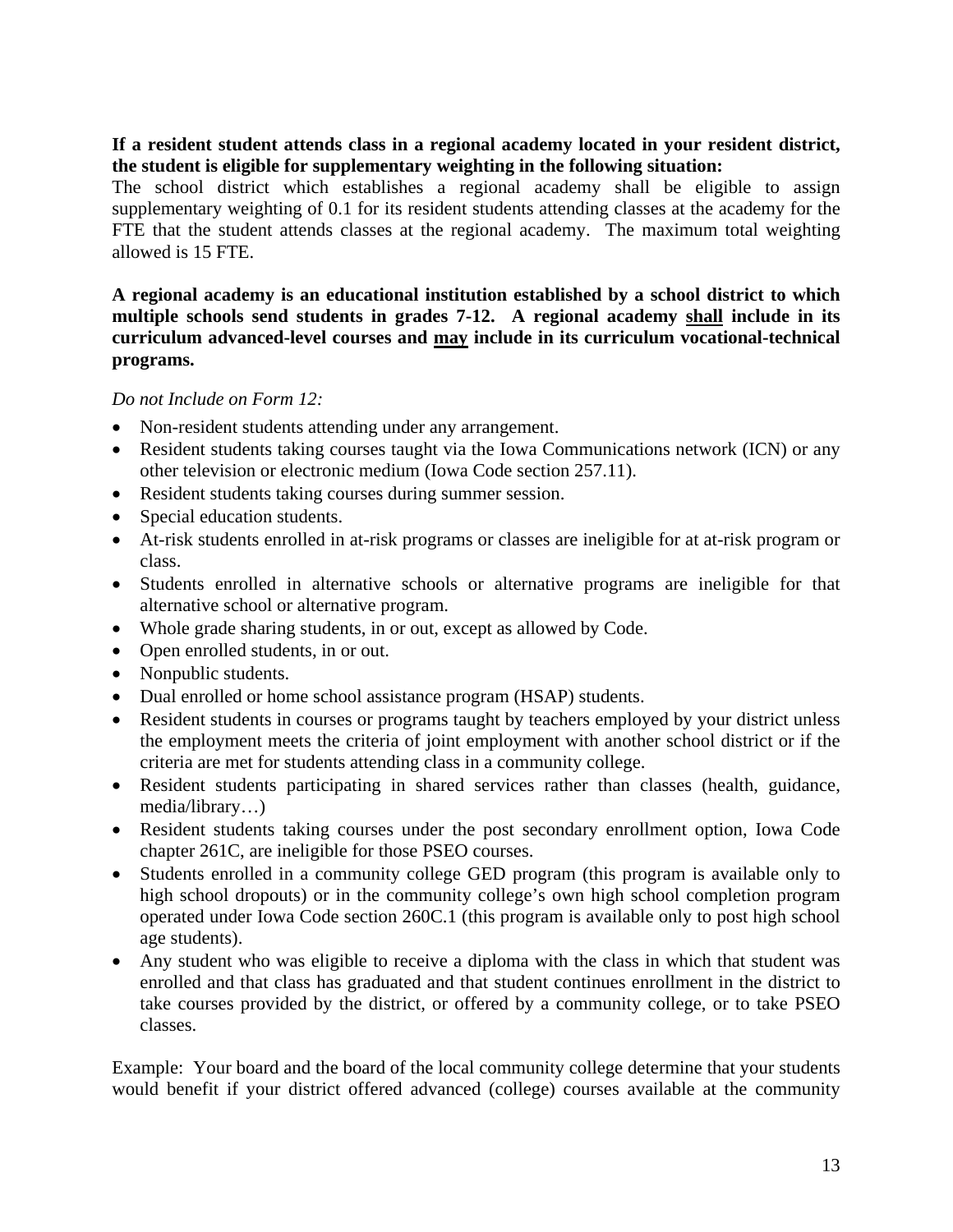college but not available in your district for quantitative methods and geology, whether or not students have requested these courses. Your boards establish a sharing program for these courses. Student A enrolls in geology at the community college and student B enrolls in political science at the community college. Student A would be in a shared program for supplementary weighting; student B would be a PSEO student and is not eligible for supplementary weighting. Generally, classes which are student selected and which are not currently available through the high school, are PSEO classes. Generally, classes that are board selected to be part of a shared program with the community college would not be PSEO classes.

In order for students to participate in a GED program at a community college, those students must be high school dropouts. Public school districts may not count or weight students that have dropped out of school. Authority to provide a GED program is granted by Iowa Code to the community college but is not granted to the public school district.

Click the add button to go to an entry screen.

## *Form 12, Sharing Condition.*

Select one of the follow Condition codes from the dropdown menu:

**Condition A**. Resident student attends class in another school district excluding whole grade sharing, or

**Condition B**. Resident student attends class taught by a teacher employed by another school district excluding whole grade sharing, or

**Condition C**. Resident student attends class taught by a teacher jointly employed by two or more school districts excluding whole grade sharing, or

**Condition D**. Resident student attends a community college-offered class for college or dual credit which supplements, not supplants, the high school courses.

**Condition E**. Resident student attends class in another school district under a whole grade sharing arrangement (requires a reorganization/dissolution resolution), or

**Condition F**. Resident student attends class taught by a teacher employed by another school district under a whole grade sharing arrangement (requires a reorganization/dissolution resolution), or

**Condition G**. Resident student attends class taught by a teacher jointly employed by two or more school districts under a whole grade sharing arrangement (requires a reorganization/dissolution resolution), or

**Condition H**: Resident student attends class in a regional academy located in the district. Only the host district is eligible to select this condition.

## **Form 12, Sharing District or Community College Name.**

Enter the name and number of the public school district or Iowa Community College with which your district shares. Community college numbers are 4-digit numbers beginning with "99." If the sharing condition is "regional academy," enter the district name and number of the public school district that sends the largest number of its resident students to your regional academy for each subject/course.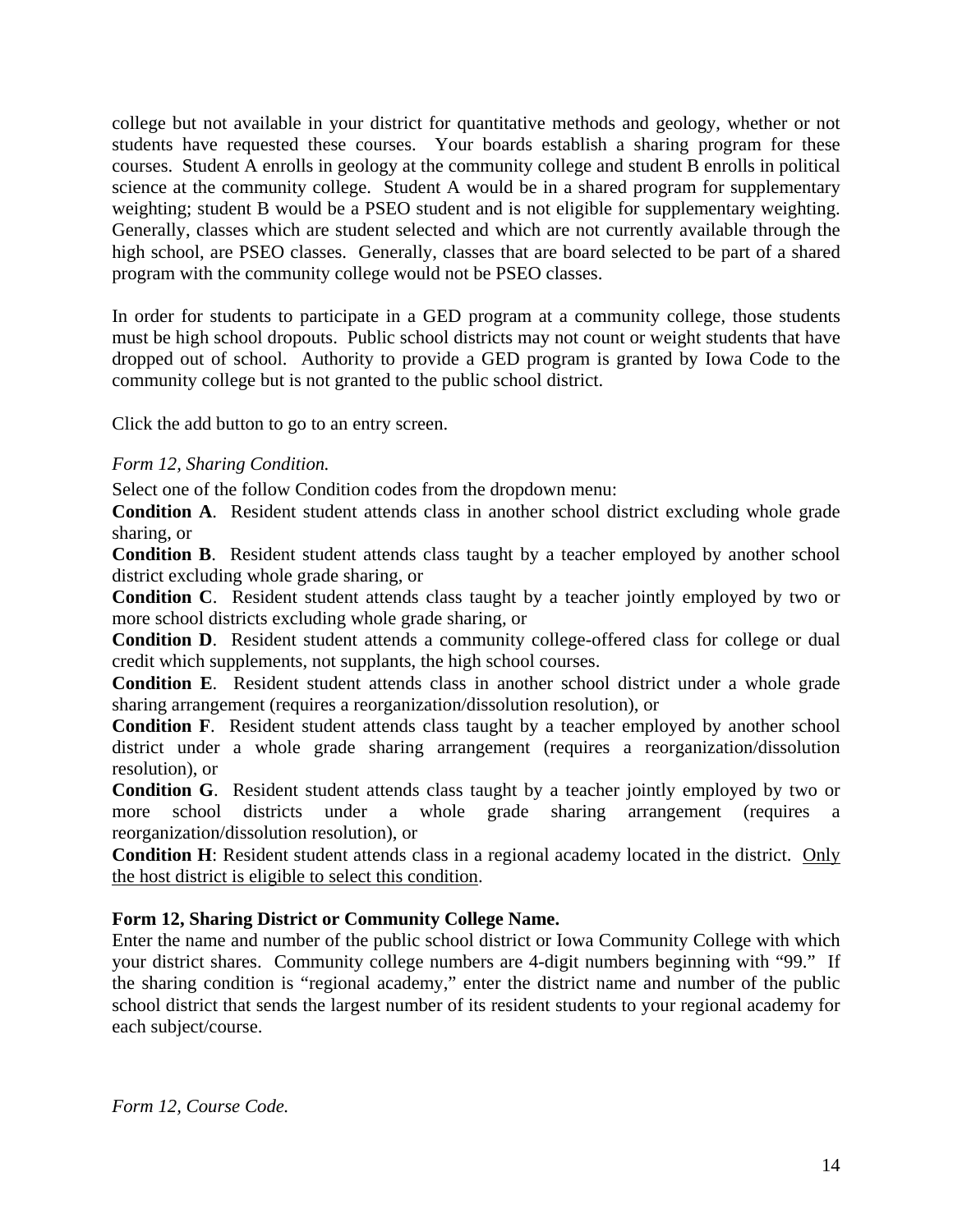Select the subject/course code or name from the dropdown menu. Refer to the BEDS assignment codes in Appendix B for the course code that is most similar to the course shared. Do not enter any codes for services.

## *Form 12, Grade Span.*

Select the start grade from the dropdown menu.

Select the end grade from the dropdown menu.

## **Form 12, Class Periods in a Year of this Class.**

Enter the number of class periods for this class in the school year. For an elementary-level class, convert the minutes of class to periods for purposes of this calculation.

## **Form 12, Total Class Periods Available in a School Year.**

Enter the total number of class periods in your district in a year. Include all class periods in a day and all days in a school year.

Examples: 8 periods per day for 180 days = 1440 total periods per school year.

7 periods per day for 180 days = 1260 total periods per school year.

6 periods per day for  $180 \text{ days} = 1080 \text{ total periods per school year.}$ 

4 double period blocks per day for 180 days = 720 total per school year.

Each class period needs to be considered separately to get the correct FTE. For example, a teacher having 4 out of 8 classes daily with 10 students in each class does not have 40 students for 4 class periods. That teacher has 40 students for the number of times that one of the classes will be held.

(1 period x 180 days) / (8 periods x 180 days) = 180/1440. This is the number of periods for each student.

If the class met 3 times per week instead of daily and met for 1 semester instead of 2 semesters, that teacher has 40 students for the number of times that one of the classes will be held.

(1 period x 3 days x 18 weeks) / (8 periods x 180 days) =  $541/1440$ . That is the number of periods for each student.

If each class met for a different number of days then each class would have to be calculated separately on different rows.

#### **Form 12, Number of Resident Students in Class.**

For sharing conditions A through G, enter the number of resident students enrolled in the shared class in another district, or enrolled in a shared class taught by a teacher employed by another school district, or enrolled in a shared class taught by a teacher jointly employed by another district, or enrolled in a class at a community college for college credit under a sharing agreement. For sharing condition H, enter the number of resident students enrolled in classes shared with other districts and taught at a regional academy which your district hosts.

## *Form 12, Weighting Factor and FTE.*

When the update button is clicked, the FTE will be calculated using the correct weighting factor.